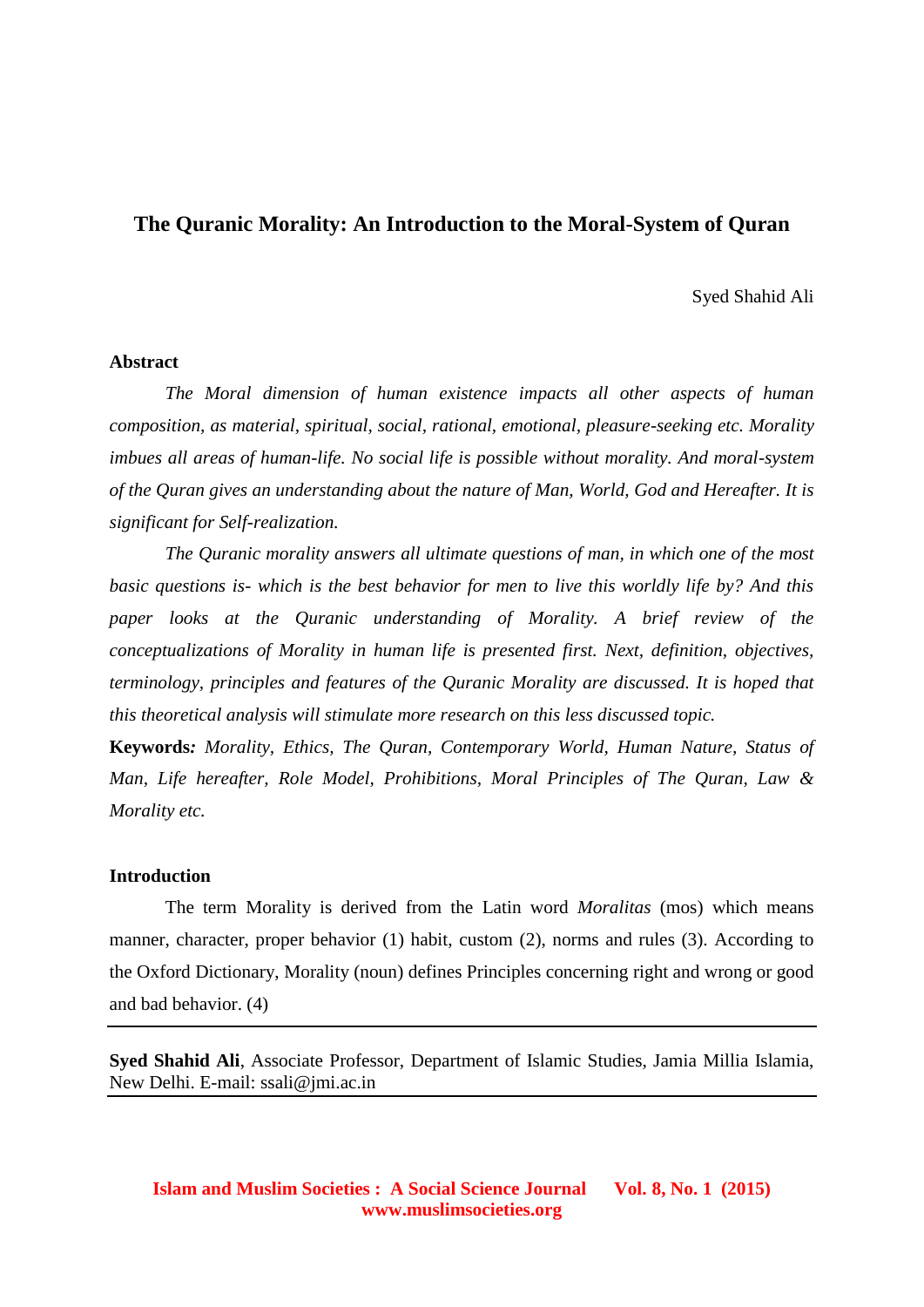"Morality has three principal meanings: In its first, descriptive usage, morality means a code of conduct (5) which is held to be authoritative in matters of right and wrong. Morals (6) are created by and define society, philosophy, religion, or individual conscience. An example of the descriptive usage could be that common conceptions of morality have changed significantly over time.

In its second, normative and universal sense, morality refers to an ideal code of conduct, one which would be espoused in preference to alternatives by all rational people, under specified conditions. In this 'prescriptive' sense of morality, as opposed to the above described 'descriptive' sort of sense, moral value judgments such as 'murder is immoral', are made. To deny morality in this sense is a position known as moral skepticism, in which the existence of objective moral truths is rejected.

In its third usage, morality is synonymous with ethics, the systematic philosophical study of the moral domain". (7)

#### *Morality and Ethics*

"The word Ethics is derived from Greek *ἦθος* 'ethos' meaning custom and character (8). It is a branch of axiology, one of the four major branches of philosophy, which attempts to understand the nature of morality; to distinguish that which is right from that which is wrong. The Western tradition of ethics is sometimes called Moral Philosophy. Ethics in plain words means studying and analyzing right from wrong; good from bad". (9)

The Oxford Dictionary defines Ethic (noun) as a system of moral principles or rules of behavior/Ethics (plural) are moral principles that govern or influence a person's behavior/Ethics (single verb) is that branch of philosophy that deals with moral principles. (10)

Ethics is the philosophical study of morality. The word is also commonly used interchangeably with morality to mean the subject matter of this study; and sometimes it is used more narrowly to mean the moral principles of a particular tradition, group, or individual. Christian ethics and Albert Schweitzer's ethics are examples (11).

Morality is the cornerstone of ethics. If we say that morality is the benchmark of good behaviour then ethics can be called the methodology of the same. Morality and ethics are subjective and objective respectively. Morality is used more often in personal contexts while ethics is used in professional ones, because while the former has to do with personalized choices, the latter has more to do with rationalization. Theories and philosophies are put forth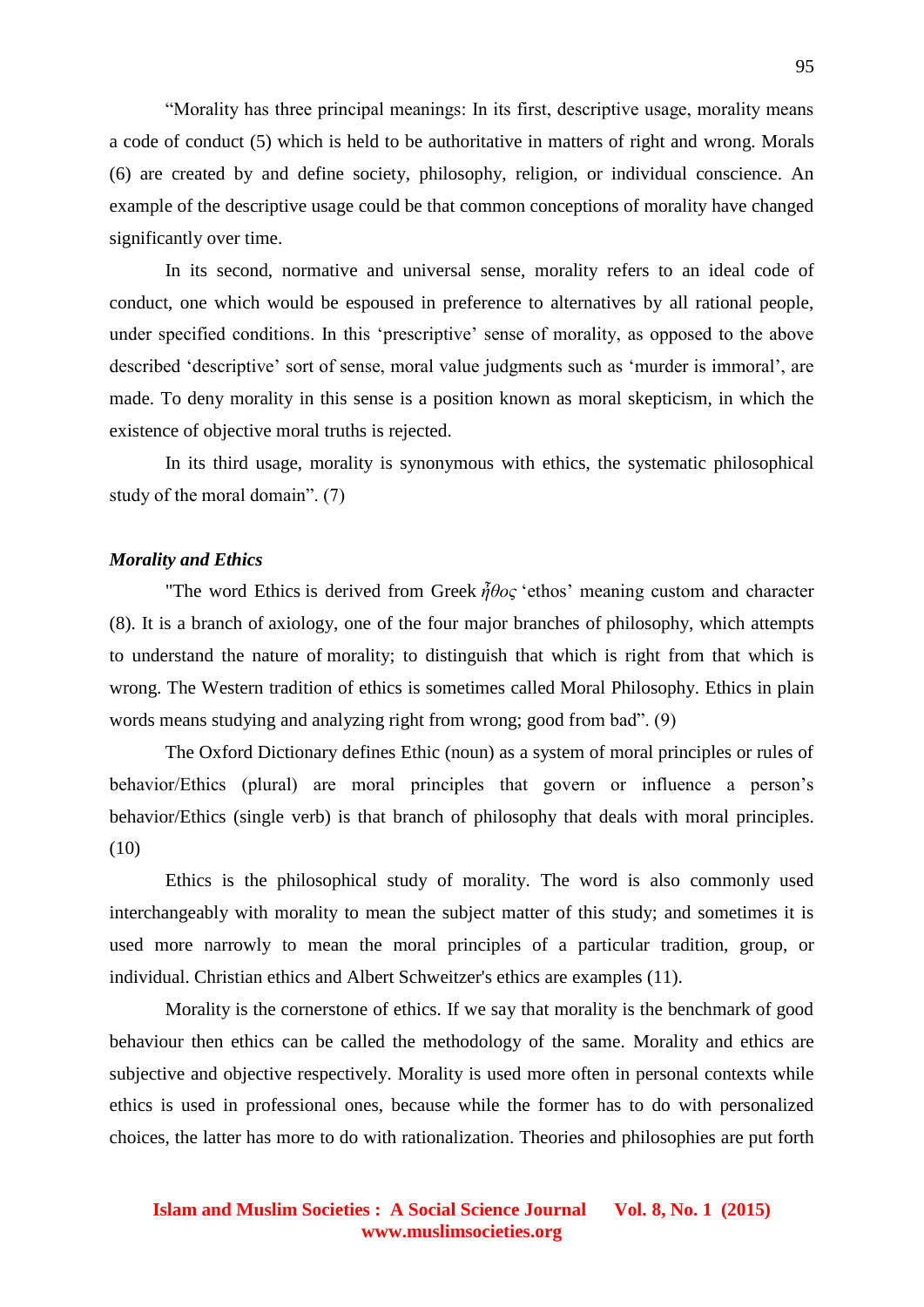as arguments to justify a set of ethics, but morality cannot be captured in those kinds of restricted parameters. It is much more complex and involves a lot of personal idiosyncratic interpretations of situations.

Kant and Aristotle are well known for their study of ethics. Kant believed ethics were based on duty and obligation, while Aristotle based his ideas on virtue. (12)

The reason for my choosing the term Morality over Ethics is that, Morality comes from internal cum external sources and is independent, belief or religion-based, personal, unchanging, consistent, more practical and a moral person would anyways be ethical and would be bound by a higher covenant. While, Ethics come from external sources, are otherdependent, philosophy-based, more ideological and a follower of ethics may not have any morals at all.

**Requirements**: No morality is justified without these things: Free-will; Where there is no free agency, there can be no morality.Temptation to Sin; Where there is no temptation, there can be little claim to virtue(13).Human-potential to commit evil. Human beings' potential to understand the implications of good deeds and evil deeds. Hidden and delayedresult or reactions of good and evil because if one were to get rewards and punishments immediately no one would falter, after all who would like to burn his fingers deliberately.

**Topics**: Under the subject of Morality, some of the main issues which need to be addressed are as follows: Right and Wrong, Good and Evil, Virtue and Vice, Justice and injustice, Free-Will and Determinism, Reward and Punishment etc.

**Significance and Relevance:** There are various aspects and dimensions of human existence, as in social, spiritual, material, emotional, rational, pleasure-seeking, and moral etc. The moral aspect of human existence is cardinal, because it impacts all other aspects. Morality impregnates all areas of human-life. Moreover, human interdependence necessitates a universal code of conduct. Social life is impossible in the absence of morality. Because of an ever increasing rift between academic excellence and character building, it is the intelligentsia which happens to be more corrupt in the modern times. Likewise, the speedy development in the field of science and technology in current times has tremendously increased the potential of man to do evil-deeds. . Correspondingly social media-related conflicts are promoting a general moral crisis in the society for instance they are driving married couples towards infidelity and break-ups.

Some of the characteristic features of the contemporary world are as follows: Economic interdependence, Polycentrism or Hegemonisation, advanced Information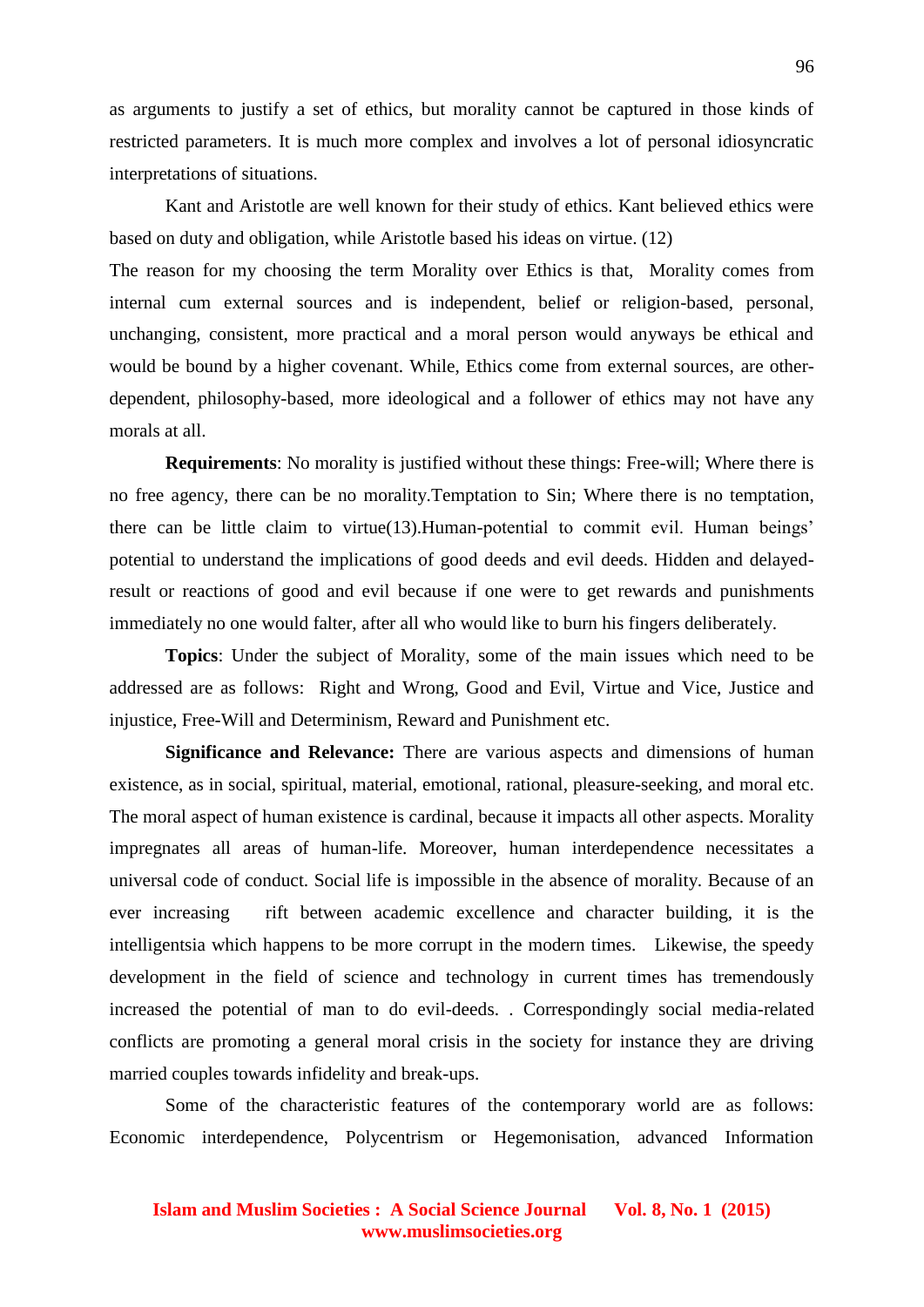Technology, New Biology, New Physics, Universal concern for individual and collective human rights etc. Some of the most debated topics of the existing world are: Multiculturalism, Globalization, Terrorism, Religious Pluralism, Universalism, Secularism, Gender Equality, Spirituality, Environment, Post-Modernism. Some of these things signify overlapping interests and bring us face to face with apparently unrelated multiple and complex realities.

The negative aspects of the modern-world which make morality more essential than ever are as follows: Cultural Invasion, Intolerance, Selfish Individualism, Collective Aimlessness, Spiritual Indifference and emphasis on material gains, aimless growth of technology, Ideal less Civilizations, Entertainment-Culture, Consumerism, Age of Stress, Criminalization of Politics, Politicization of Religion, a rift between Character building and Academic Excellence, unstable Family life, Moral crisis in Scientific Research, Crisis in the relationship between Man and nature and evaluation of human worth in terms of ethics and utility rather than creed and piety.

In short, Morality is related to values which determine the quality of man, so it is always significant, relevant in all ages, whether ancient or modern.

### *The Quranic Morality*

**Definition:** The Quranic morality means, Quranic-system of moral principles (14) or Moral-system of the Quran, or Quranic standards of human behaviour. In its nature the Quranic morality would imply guidance which was revealed upon Prophet Muhammad from the Creator of Man (Allah) for the guidance of mankind. This guidance answers one of the most basic questions of man; which is the best behavior for men to live this worldly life by?

**Context:** According to the Quranic morality, God created man as an eternal creature. He has divided human life into two periods: Life-before death and Life-after death. While the former is finite, the latter is eternal. The first one is for test and the second one is for reward or punishment in the form of Paradise or Hell. He has created death, as a means of transfer from this temporal world to the permanent one.

This world is a testing ground for man as he is being tested here.(15) He faces various trials in his lifetime, for example, the trial of success and failure, health and disease, richness and poverty, profit and loss, happiness and grief, power and powerlessness etc. In other words, one can say that one has to face various kinds of situations and challenges in his life time and these give him choices of responses, for example, on being successful a man has an option to be thankful to God or become proud, while on the other hand in case of failure he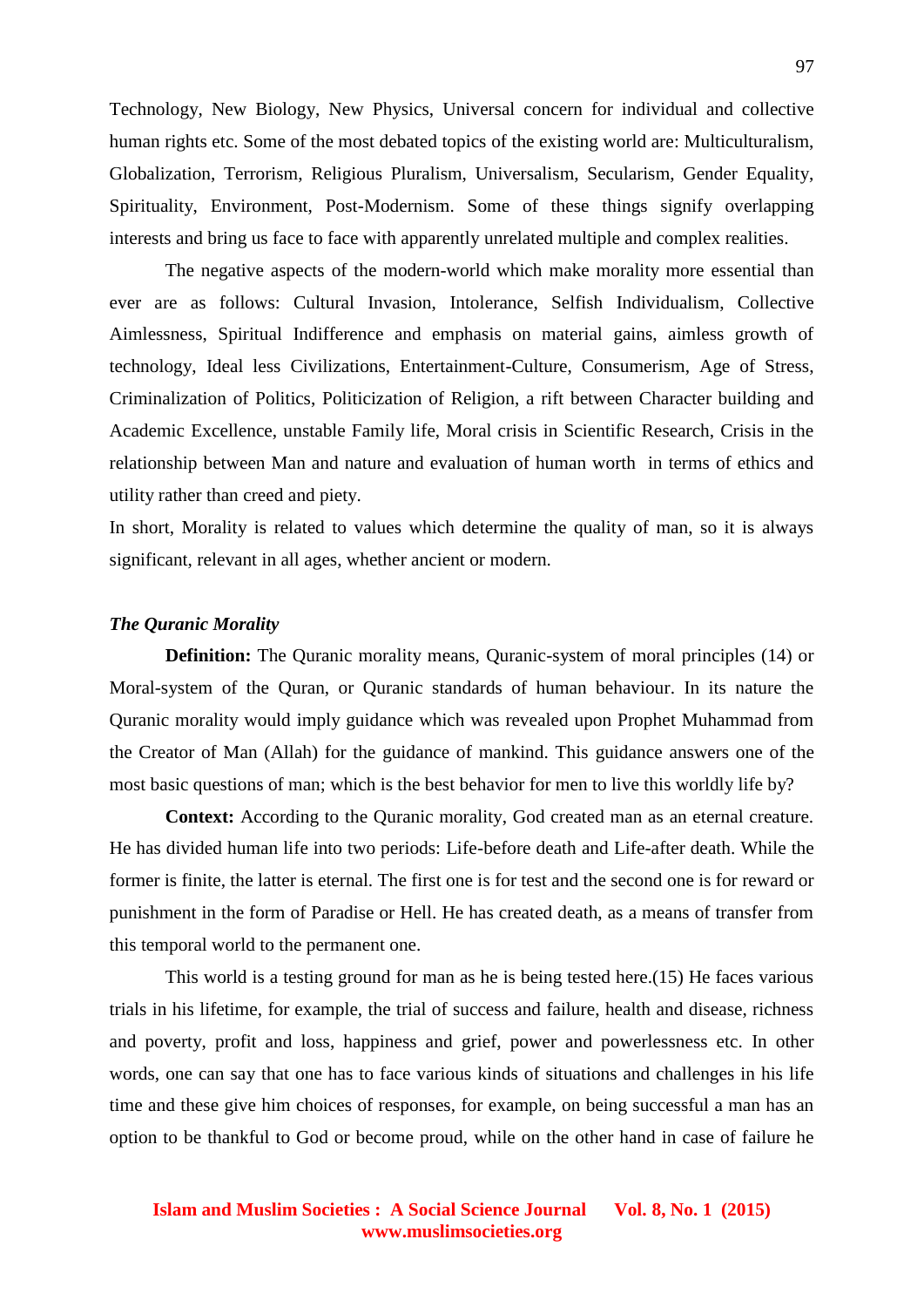has the option of being patient or annoyed and ungrateful and so on and so forth. Man is being tested here not only directly but also indirectly for his actions and interactions. (16) A man's attitude towards fellow humanbeings as well as living and non-living things is also recorded. For example, if a man is in comfort while his neighbor is suffering, then this indifferent behavior on the former's behalf is also being documented. All these direct and indirect and positive and negative responses of man are being recorded and will be judged on the Day of Judgment for reward and punishment.

**Sources**: According to the Quranic morality, four sources of morality are: Intuition (*Wijdan)* (17), Senses (18), Reason (19)) and Revelation (*Wahy)* (20). In Quranic morality, the relationship between Revelation and human nature is very strong. God is the creator of man, therefore man is a creation of God. In this context Revelation which is the Quran is a guidebook and Prophet Muhammad is a demonstrator.

**Aim:** The basic aim of Quranic Morality is to achieve *Raza-e Ilahi*(Pleasure of God).(21) Which gives human beings the guarantee of the supreme success in the Hereafter. (22) According to the larger concept of Quranic morality, human nature is good. However, apart from free-will, it has the potential of evil as well. Corruption of the human soul by evil influences can be compared with the dust which covers a mirror and thereby makes it lose its quality to reflect any image. .

**Application:** Man's actions are motivated by the following two factors; fetching gains and saving oneself from harm or losses. .These factors dominate human necessities, desires, lust, emotions etc. Therefore Quranic morality can be applied to the life of individuals and society through two methods: Self-inclination; through love of Paradise and fear of Hell and Divine Law.

**Role Model:** The Prophet, Muhammad is the role model in Quranic morality. God says about him; "You have indeed in the Messenger of Allah a beautiful pattern (of conduct) for any one whose hope is in Allah and the Final Day, and who engages much in the Praise of Allah"(23). "And verily, you (O Muhammad) are on an exalted standard of character" (24).And the Prophet himself had said: "I have been sent to perfect the morals"(25).

**Necessity:** Quranic Morality is given by the Creator of man for the fulfillment of two basic necessities of human beings; firstly it answers a fundamental question of man which is: From where has he come? Why has he come? Where will he go after death? Is he bound or free? Is there any Creator, if yes, then what does He want? What is right and wrong and good and evil? etc. Secondly, to provide guidance for relationships and interactions; for example,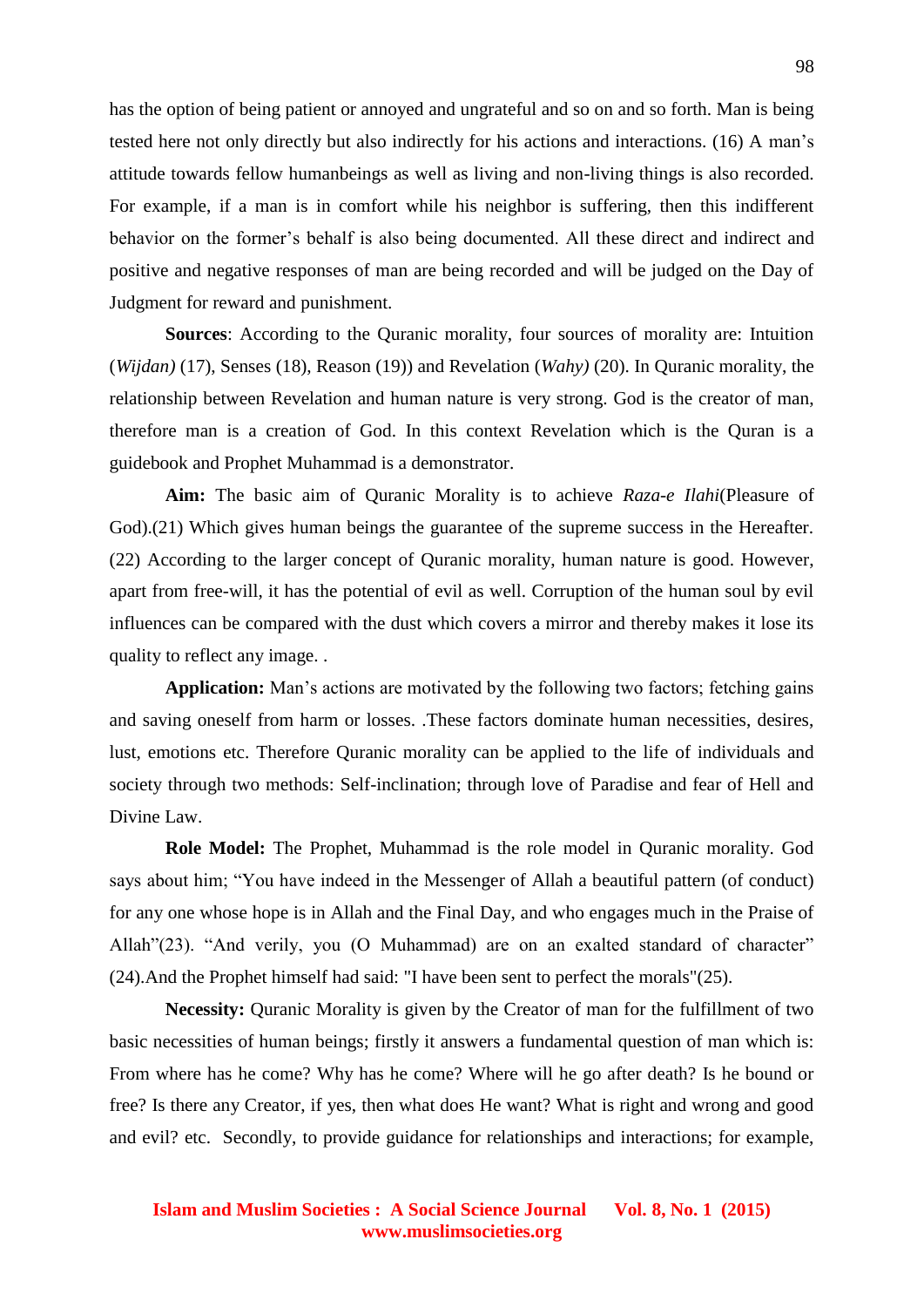what is the ideal relationship of the soul with the body in which it is lodged, what should be the relationship of the human soul with the various living and non-living things that it interacts with.

**Status of Man:** In Quranic morality, this world is a testing ground for man, and it is like an examination hall. Human life is meant for test and trial .Man's status is that of an examinee and all his possessions are an *Amanat* (Trust). He will be questioned about them after death, on the Day of Judgment and would be rewarded or punished accordingly.

**Weaknesses of man:** The Quranic morality points out some shortcomings of humanbeings to make them aware of their feebleness. . For instance, Human-beings are tyrannical and foolish (26), ungrateful and unjust (27), rebellious (28), hasty (29), grudging (30), contentious, (31) impatient and fretful (32), boastful (33), greedy (34) and meager (35) and so on and so forth.

**Terminology:** The understanding of Quranic morality would be incomplete without knowing the basic Quranic terminology. Some of them are : *Tawhid*(Oneness and Uniqueness of Allah), *Shirk* (Polytheism), *Kufr*(it represents all things unacceptable and offensive to God) , *Taqwa* (God-consciousness), *Zulm* (Injustice),*Adl* (Justice), *Fitna*('persecution') (36), *Fasad*(disbelief, polytheism, mischief and all kinds of crimes and sins) , *Jihad*(to struggle in the way of Allah), *Sulah* (Reconciliation),*Nafs*(Self), *Amrbilma'rufwanahy an al-munkar* (Enjoining good and forbidding evil), *Tazkiya*(Purification), *Qalb*(heart/mind), *Fitrat*(human nature), *Sunnat*-e *ilahi* (practice of Allah), *Nijah* (success), *Muhlat* (Allow time), *Iman* ( faith), *Neki*(virtue), *badi*(evil), *Tawakkul* (trust in God), *haqq* (right), *hidayat* (guidance), *farz*  (obligatory), *raham* (mercy), *aman* (peace), *ilm* (knowledge), , *tafakkur* (remembrance of God) (37), *tadabbur* (thought of God)(38), *tawassum* (the ability to understand the signs of nature)(39) , *rahbaniyat* (Monastic life), *sabr*(patience), *nifaq*(hypocrisy), *khashiyatilahi*(fear of Allah), *tauba* ( repentance for a sin and promising not to repeat the same evil again and to return to God.), *takabbur* (arrogance), *dua*(prayer), *hasad*(thankfulness), *shukr* (gratitude to God), *ibadat*(worship), *zann* (conjecture), *raja*(hope), *shura*(consultation), *bukhl*(stinginess), *Huququllah* ( Rights of Allah) and *Huququl*-'Ibad (Rights of human beings) etc. etc.

**Principles:** The concepts of right and wrong are covered extensively by the Quranic morality in it, nothing is *haram* (prohibited) except that which is prohibited by a sound and explicit Nas (denoting a verse of the Qur'an (40) or a clear and authentic and explicit Sunnah (The words, deeds and approvals of the Prophet Muhammad). Some principles (41) of the Quranic morality are mentioned here. Shaykh Yusuf Al-Qaradawi in his book "The Lawful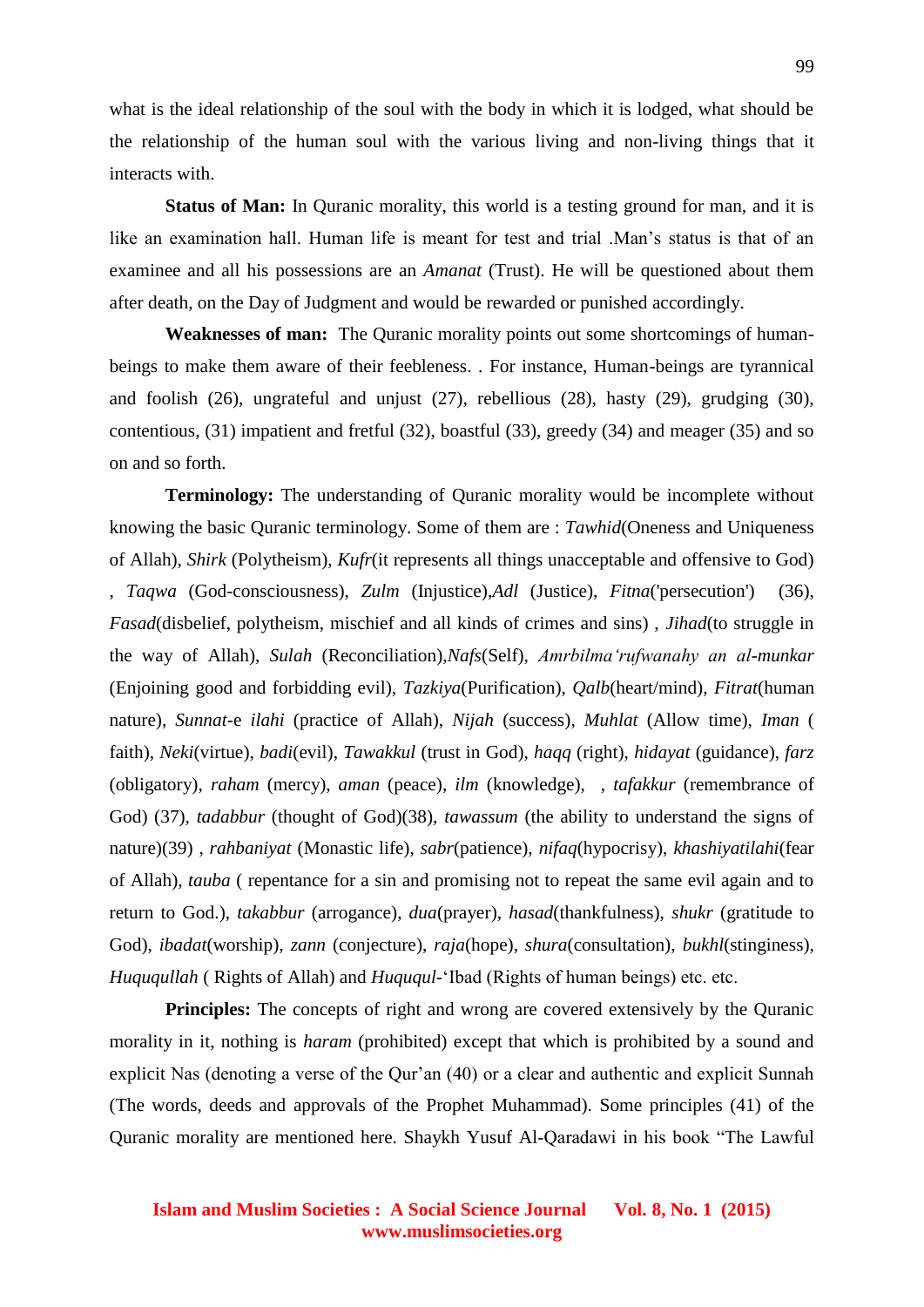and the Prohibited in Islam" discussed the following eleven principles based on the Quran, pertaining to *Halal* and *Haram* in Islam:

"The Basic Asl (Principle) refers to the Permissibility of Things. To Make Lawful and to Prohibit Is the Right of Allah Alone. Unlawfully prohibiting the Halal and Permitting the Haram is similar to committing Shirk. Things are prohibited due to their impurity or harmfulness. What is *Halal* is sufficient, while however, what is *Haram* is superfluous but in fact whatever is conducive to the *Haram* Is also *Haram*. False representation of *Haram* as *Halal* is also prohibited. Good intentions do not make the *Haram* acceptable. Doubtful things are to be avoided. The *Haram* is prohibited to everyone alike. Necessity dictates exceptions". (42)

Some other Principles of Quranic Morality are as follows: Worship is only for God.(43), *Taqwa* (God Consciousness) (44), Individual responsibility(45), No harm beyond capacity(46), Consultation(47), Trust by verifying (48), Balance(49), Avoid evil as well as path to evil(50), Gradual method (51),Exhibition of Punishment(52),All-time Alert (53), Righteousness(54), No cooperation in corruption (55), Be neither miserly nor wasteful in one's expenditure(56), No Blind following (57), Not killing unjustly(58), Conditional Obedience (59), Repel evil with good (60),Law of change (61), Practice what you preach(62), More-benefit with less-harm is better than more-harm with less benefit (63), Divine law (Hudud, Tazir, Qisas, Dayy /Fixed Punishments, Discretionary punishments, Retaliation/compensation)(64), and Adl and Ahsan (65).

**Features:** Quranic morality has God-centric approach and is Akhirah-oriented (lifehere after based). It highlights the purpose of man. (66)

Human reason and its use are highly emphasized in the Quranic morality. According to it, man is born innocent and has inborn dignity and nobility. (67) Men have potential of good and evil equally and they are given Free-will as well. Human composition is good but when it is polluted, it is like a dust on the mirror. Man is the master of the universe but is a slave of God (68). This privileged status of man endorses accountability and responsibility upon him. (69)

Quranic morality has holistic approach about man. It considers man as a single unit, whose different aspects are inter-related and affect each other, e.g. moral aspect affects social, social aspect affects economic, economic affects educational, educational affects political, political affects material, material affects spiritual, so on and so forth.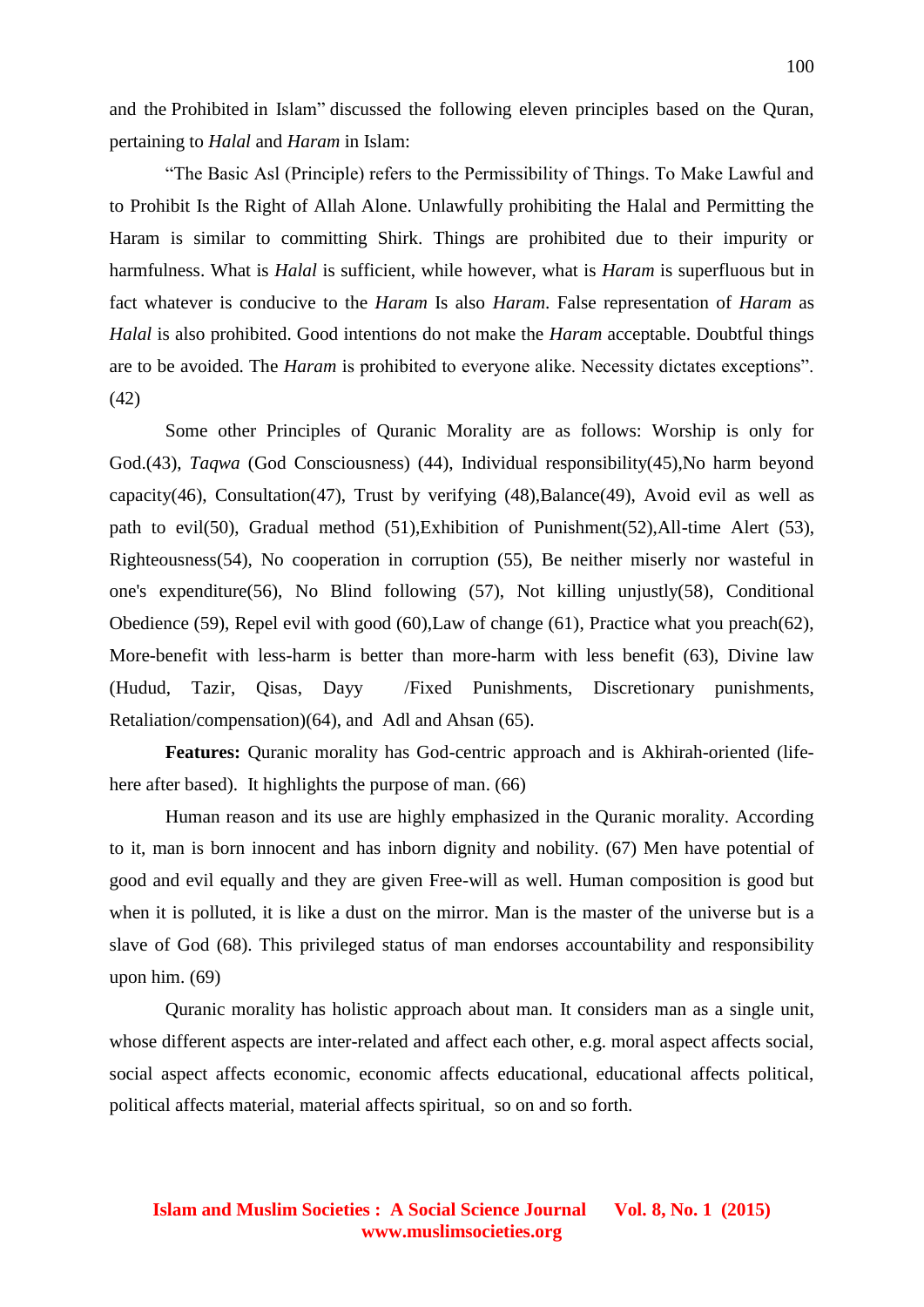Quranic morality is in complete harmony with human nature. (70) This assertion can be made because the Quran is considered to be the interpretation of human nature. The maker of human nature is God, and giver of The Quran is also God, so both are fully harmonized. Thus, the Quranic morality does not suppress the human nature but compliments it. For example, sexual urge is a part of human nature; which can be satisfied by right or wrong ways; within the fold of marriage or outside it. The Quranic morality makes adultery prohibited but marriage is allowed and encouraged.

The Quranic morality announces that men have Inbuilt moral insight. Hence, the Quranic morality is not a new thing for man. It is more of a reminder for man than an addition from outside in human nature. (71) Promoting virtues and suppressing evils is recommended in it. (72)Because others' reform is also a form of self-reform. In contrast to the concept of materialistic worldly achievements as success, Quranic morality professes the concept of eternal and spiritual success. (73)

The Quranic morality is anti-monastic and pro-social (74), It develops spirituality through active socialization in consort with worships. It is a single-track morality (75), which means doing good-deeds to fellow human, living or non-living things but expectation of the return should be from God only.

The Quranic morality motivates towards being firm and steadfast (76). *Sabr* (Patience) has a special place and it is highly emphasized (77). The only kind of competition which it acknowledges and encourages is of earning merits through good deeds. . Acquiring Knowledge from cradle to grave is the motto of it. (78) Equality and justice are vital virtues in it. (79) Controlling of anger, passions and desires is strongly recommended. . (80) Hopelessness is totally rejected. (81) It wants to create a natural balance between richness and poverty through philanthropy. It promotes *Akhirah* oriented saving. The teachings of being kind, honorable and humble to one's parents is cardinal in it. (82) It is dead against mercy killings for fear of starvation (83). Care for orphans is highly appreciated (84), adultery is rejected (85), Keeping one's promises is professed (86) and fair and honest dealing (87) are among the main teachings of the Quranic morality.

**Prohibitions**: The Quranic morality gives an inclusive list of the prohibited things: No unjust killing(88), prostitution, robbery, cheating, breaking promise, lying, and immodesty, use of intoxicants such as alcohols and drugs and gambling , non-decent dressing and behavior, eating flesh of dead animals; pork , sex out-side marriage, homosexuality, treating one's parents without enough respect and care, mistreating wives and children, cruelty in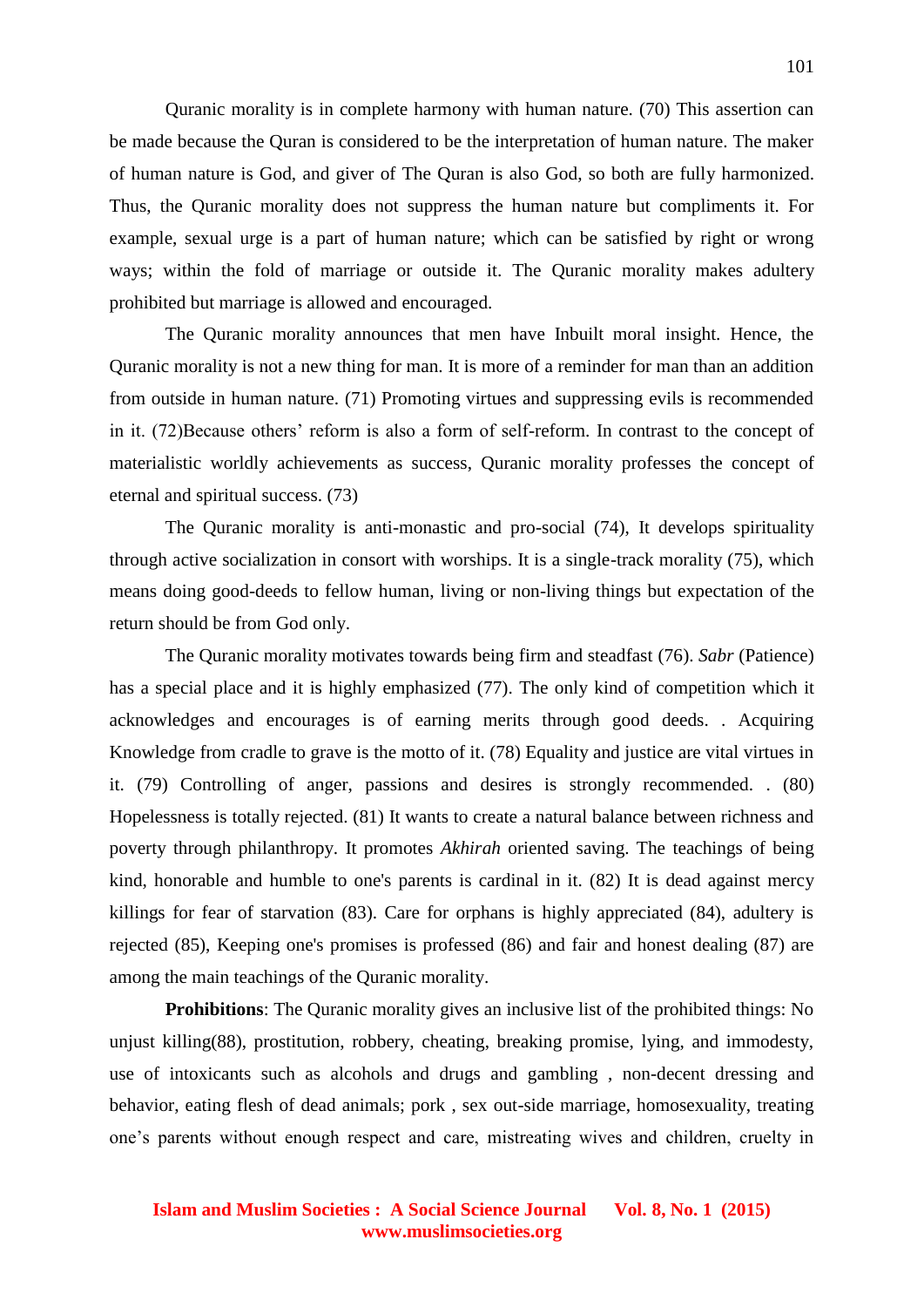treating animals, cutting trees without justification and spoiling water of rivers and springs, hate against other cultures and religion, hoarding(89) and all negativity - back biting, gossiping, malice, suspicion, miserliness, extravagance, vulgarity, immodesty, infidelity, arrogance, ignorance, cowardice, and thinking ill of others etc. etc. (The Quranic morality is in favor of moral care and want to free human mind from mental pollution).

The Quranic morality offers a very simple, easy, realistic, peaceful and welfare based natural life-style. To make human-life easier it brands only one category of *Haram* (prohibited) but many categories of *Halal* (Permitted): *Farz* (Obligatory), *Mustahab* (Appreciable), *Mubah* (Permissible), *Makru* (Disliked).

In Quranic Morality doing all those things which are harmful for individual and society, are made *haram* (Prohibited) and not doing all the things which are harmful for individual and society, are made Farz (Obligatory), for instance, drugs and fasting.

Principles regarding rights of self, parents, neighbors, human-beings, living and non-living things are discussed in the Quranic morality in minute details. For example, there are four rights of Self: self-realization (90), training of self (91), respect of self (92), self-assessment. (93)

### *Conclusion*

In general terms, other moral-systems are also against evil-deeds; for example, deeds like stealing, gambling, drinking, adultery and killing etc. are rejected by every structure of morality but no one gives a complete formula to eradicate them from the society, whereas, the Quranic morality gives a comprehensive program for this purpose. For instance, to discourage stealing from the society, it encourages dignity of work and recommends harsh punishment like cutting of hands for thieves, it discourages ostentatious exhibition of wealth, grants labor rights, encourages the maintenance of a neat balance between poverty and richness through well-wishing and charity etc.

Three types of people are always found in a society: Good people; they do good deeds by their own free choice without any fear of law. Bad people; they rarely change themselves. They cannot be made rightful without the fear of law and punishment. People in-between; they are in majority; if circumstances have motivations to good deeds, they behave uprightly, while provocative situations turn them into sinners. Laws and punishments are made especially for second and third categories of people. (94)Consequently, law is an integral part of the Quranic morality, but whenever the Quran discusses any provision of law; it also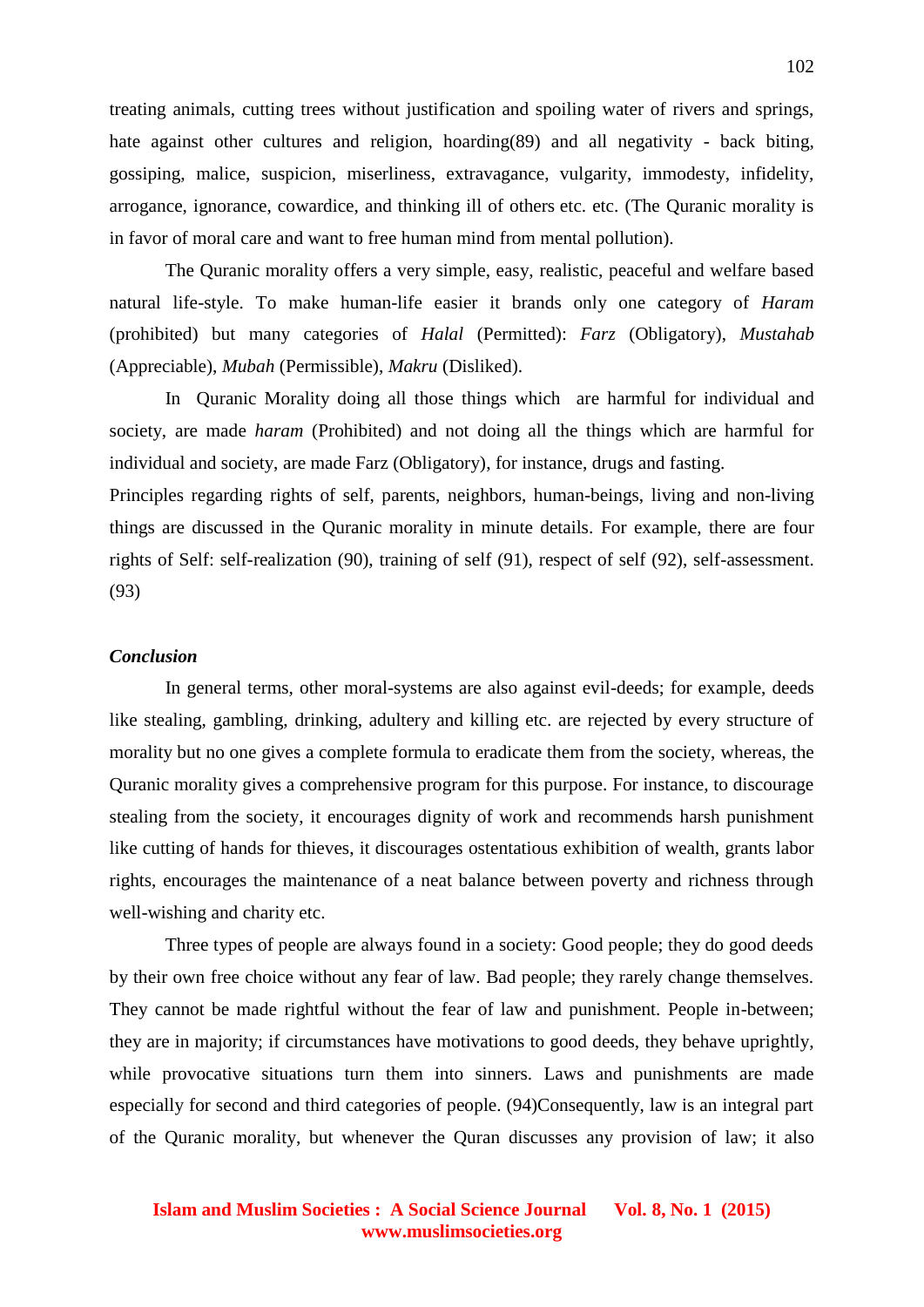mentions the significance of "TAQWA" (God-consciousness). For the reason, that only law cannot solve problems of human society without the applied beliefs (which are the motivating force to morality). (95)

## **Notes and References**

http://etymonline.com/index.php?allowed\_in\_frame=0&search=morals&searchmode=none, (accessed on 12/06/2014)

- 1. http://latindictionary.wikidot.com/noun:mos(accessed on 17/07/2014)
- 2. http://www.philosophersbeard.org/2010/10/morality-vs-ethics.html(accessed on 22/06/2014)
- 3. Oxford Advanced Learner's dictionary,P.755
- 4. A code of conduct is a set of rules outlining the responsibilities of, or proper practices for, an individual, party or organization. In its 2007 International Good Practice Guidance, "Defining and Developing an Effective Code of Conduct for Organizations", The International Federation of Accountants (http://www.ifac.org) provided the following working definition: *"Principles, values, standards, or rules of behavior that guide the decisions, procedures and systems of an organization in a way that (a) contributes to the welfare of its key stakeholders, and (b) respects the rights of all constituents affected by its operations."*

http://en.wikipedia.org/wiki/Code\_of\_conduct#cite\_note-1(accessed on 12/07/2014)

- 5. Moral (adjective): concerned with principles of right and wrong behavior/ standards of behavior/ principles of right and wrong.( Oxford Advanced Learner's dictionary,P.755)
- 6. The Definition of Morality (Stanford Encyclopedia of Philosophy) and Ethics vs morality - the distinction between ethics and morals.

http://psychology.wikia.com/wiki/Morality#cite\_note-0(accessed on 21/06/2014)

- Ethics; the word takes a plural form but is treated as singular. Ethics is also a field of philosophical study. It involves discussions of morals. Law ethics, Business ethics, Medical ethics.
- 7. http://www.babylon.com/define/105/Greek-Dictionary.html
- 8. http://psychology.wikia.com/wiki/Ethics\_an\_introduction(accessed on 15/07/2014)
- 9. Oxford Advanced Learner's dictionary,P.393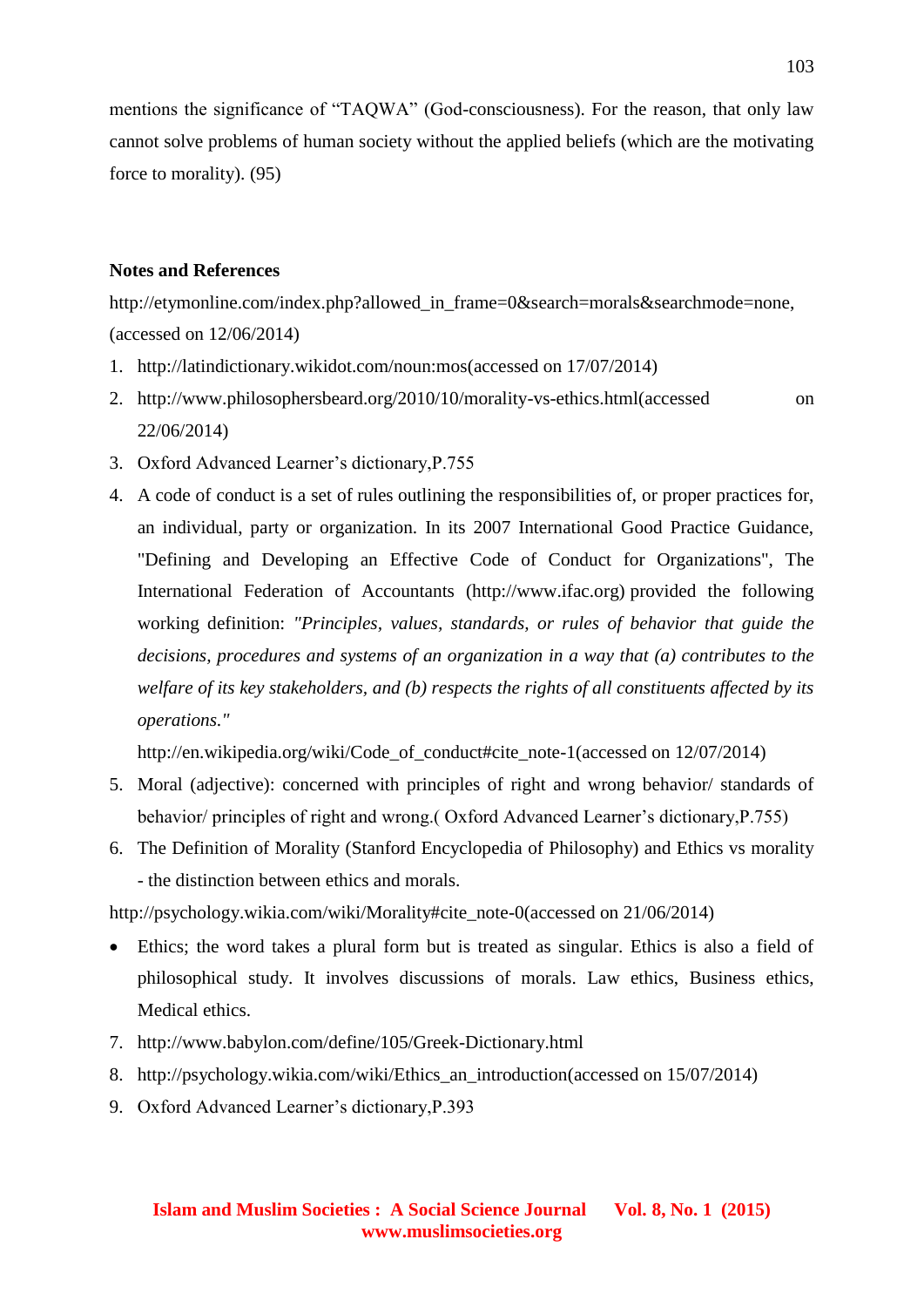- 10. John Deigh in Robert Audi (ed), The Cambridge Dictionary of Philosophy, 1995 [http://www.philosophyblog.com.au/ethics-vs-morality-the-distinction-between-ethics](http://www.philosophyblog.com.au/ethics-vs-morality-the-distinction-between-ethics-andmorals/)[andmorals/\(](http://www.philosophyblog.com.au/ethics-vs-morality-the-distinction-between-ethics-andmorals/)accessed on 22/06/2014)
- # Morality and Ethics are related to right and wrong behaviour. They are often used interchangeably. But some differences are mentioned between them:
- Morality is the foundation of ethics. The philosophy of morality is ethics or "philosophical study of morality is ethics". (11) Morality is a standard of good behaviour and Ethics is a science of good behaviour. Ethics are the science of morals, and morals are the practice of ethics. Morals are subjective and Ethics are objective. Morals are more abstract, subjective, and often personal, belief or religion-based, while ethics are more practical. The word morals usually apply to principles of right and wrong in personal behaviour, while ethics usually applies to professional and business practices. "Morality is primarily about making the correct choices, while ethics is about proper reasoning".

(http://www.philosophersbeard.org/2010/10/morality-vs-ethics.html)

- Morals are the principles on which one's judgments of right and wrong are based, while Ethics are principles of right conduct. In practical usage, Morals are beliefs based on practices or teachings regarding how people conduct themselves in personal relationships and in society. Ethics refers to a set or system of principles, or a philosophy or theory behind them. Morality is understanding the distinction between right and wrong and living according to that understanding. Ethics is the philosophy of how that morality guides individual and group behaviour. Morals may also be influenced by culture or society or religion, but they are personal principles created and upheld by the individuals themselves. Ethics are external standards, provided by the institutions, groups or culture to which an individual belongs. Morality generally refers to a code of conduct, that an individual, group or society hold as authoritative, in distinguishing right from wrong. Ethics emphasises the responsibility and capability of the individual to come to her own conclusions through reasoning, to be the judge of which principles are relevant in a particular case and how they should be considered in combination.
- (Example of a conflict between ethics and morals: One professional example of ethics conflicting with morals is the work of a defence attorney. A lawyer's morals may tell her that murder is reprehensible and that murderers should be punished, but her ethics as a professional lawyer, require her to defend the client to the best of her abilities, even if she knows that the client is guilty. http://www.diffen.com/difference/Ethics\_vs\_Morals)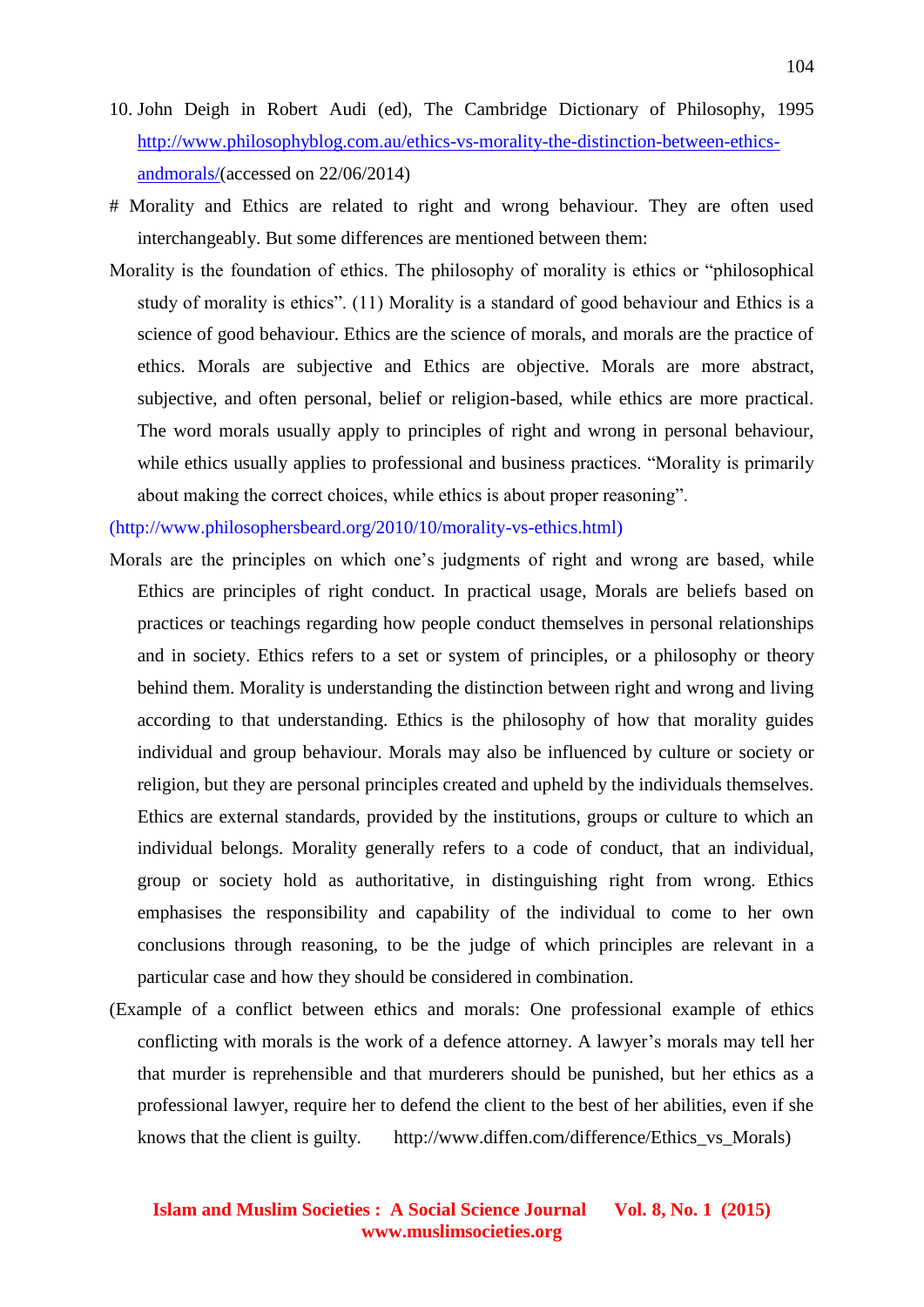- 11. http://www.diffen.com/difference/Ethics\_vs\_Morals(accessed on 13/07/2014)
- 12. William H. Prescott, "History of the Conquest of Peru," 1847
- (http://www.etymonline.com/index.php?allowed\_in\_frame=0&search=morality&searchmode =none (29.6.14)(accessed on 13/07/2014)
- 13. A system has organization, classification, structure, coordination, organism, arrangement, scheme, method, technique, procedure, routine, practice, usage, approach, orderliness, regularity, order, logic.etc.
- http://www.thefreedictionary.com/system(accessed on 16/07/2014)
- A group of things or parts working together as a whole./ a set of ideas , theories, procedures, etc. according to which something is done.(Oxford Advanced Learner's dictionary, ,p.1212)
- 14. The Quran, 21:35
- 15. The Quran, 25:20
- 16. The Quran, 91:7-10
- 17. The Quran, 32:9/23:78
- 18. The Quran, 4:82/47:24
- 19. The Quran,2:38-39/97:1
- 20. The Quran 89:27-30
- 21. The Quran, 9:72
- 22. The Quran,33:21
- 23. The Quran, 68:4
- 24. Hadith: Muwatta Imam Malik &Musnad Ahmad
- 25. The Quran, 33:72
- 26. The Quran, 22:66/14:34/100:6-7
- 28. The Quran, 96:7
- 29. The Quran, 17:11/21:37
- 30. The Quran, 17:100
- 31. The Quran, 18:54
- 32. The Quran, 70:19-20
- 33. The Quran, 11:9-10
- 34. The Quran, 4:128
- 35. The Quran, 17:100
- 36. The Quran, 8:39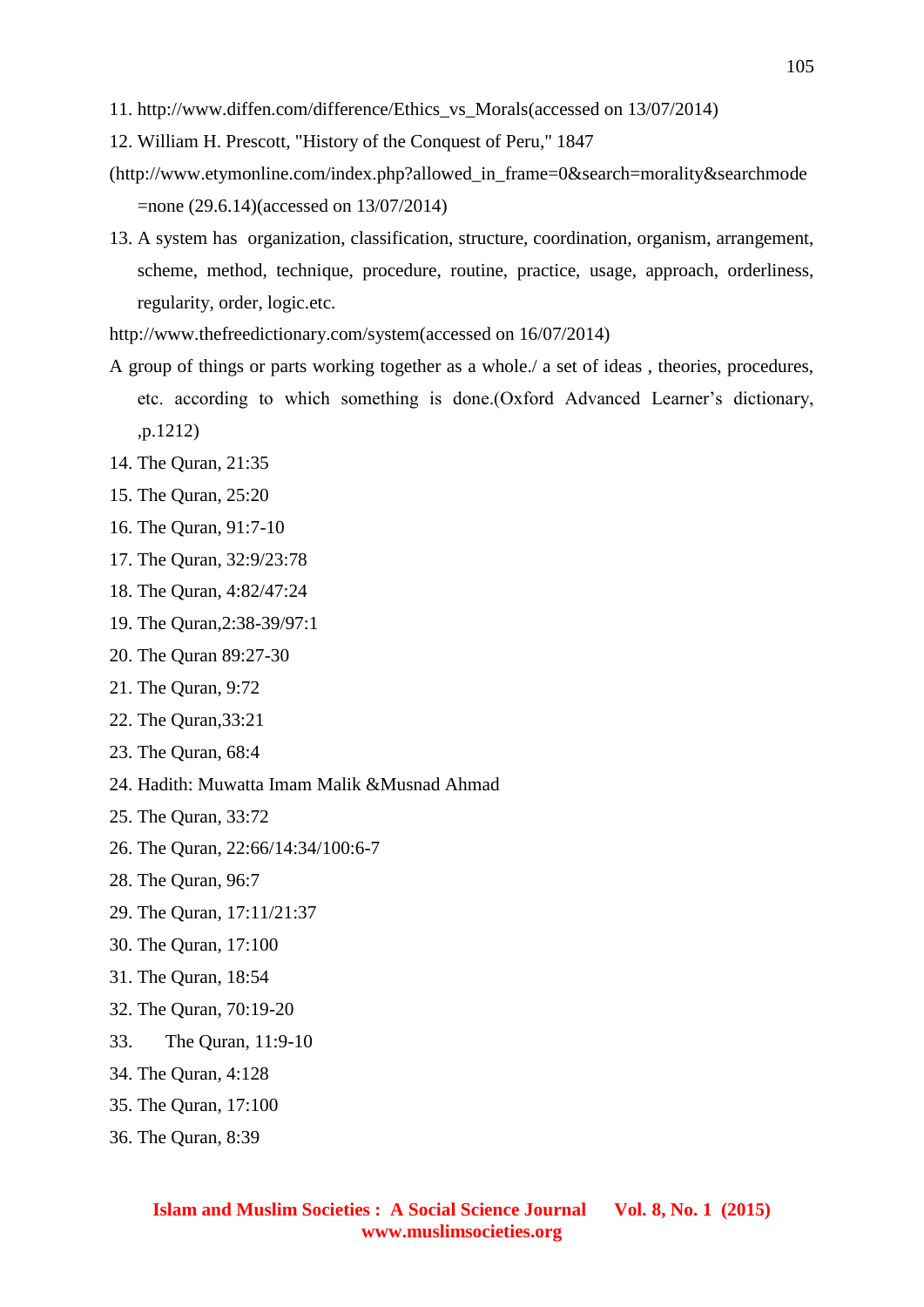- 37. The Quran, 3:191
- 38. The Quran, 4:82
- 39. The Quran, 15:75
- 40. The Quran, 10:59
- 41. The principle is a basic general truth that is the foundation of something (e.g. a subject or a system of moral behavior). Or a guiding rule for personal behavior. Or a general or scientific law shown in the way a thing works (Oxford advanced learner's dictionary, p.919)
- 42. http://www.suhaibwebb.com/islam-studies/the-islamic-principles-pertaining-to-halal-andharam-by-shaykh-yusuf-al-qaradawi/) (accessed on 10/07/2014)
- 43. The Quran, 17:22
- 44. The Quran, 49:13
- 45. The Quran, 6:164/35:18
- 46. The Quran, 2:286/65:7
- 47. The Quran, 42:38
- 48. The Quran, 2:282
- 49. The Quran, 25:67
- 50. The Quran, 17:32
- 51. The Quran, 50:38
- 52. The Quran, 24:1-2
- 53. The Quran, 59:18
- 54. The Quran, 2:177
- 55. The Quran, 5:2/4:85
- 56. The Quran, 17:29
- 57. The Quran,7:28
- 58. The Quran, 17:33
- 59. The Quran,29:8/4:135
- 60. The Quran, 41:34-35/16:126-127/42:40-43
- 61. The Quran, 13:11
- 62. The Quran, 61:2-3
- 63. The Quran, 2:219
- 64. http://en.wikipedia.org/wiki/Hudud(accessed on 02/07/2014)
- 65. The Quran, 16:90/57:25/16:90

**Islam and Muslim Societies : A Social Science Journal Vol. 8, No. 1 (2015) www.muslimsocieties.org**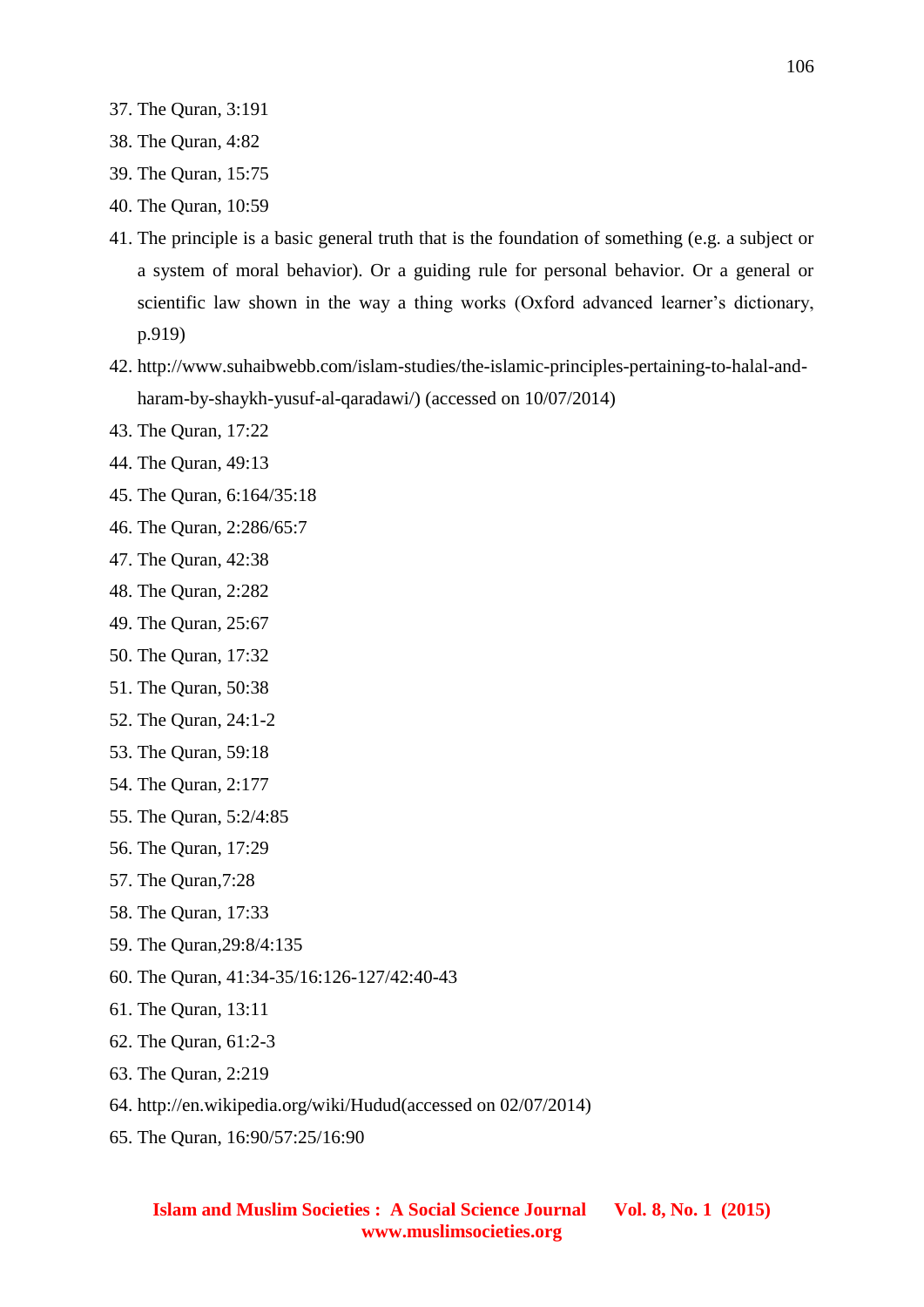- "The Quran combines the concept of justice as 'giving what is due' (adl) with the concept of 'care' or Ihsaan. 'Ihsan' involves 'giving more than what is due' or 'taking less than that is owed to you'. For example, you do 'adl' if you pay agreed-upon wages that are due to a worker whose services you hired. But if you feel that the amount of wages would not be enough for him to make his both ends meet and so you give him more than what is due or agreed-upon, that is 'ihsan'."http://quranicteachings.org/2013/11/16/justice-andequality/#\_ftn1,(accessed on 02/07/2014)
- 66. The Quran, 51:56
- 67. The Quran, 17:70
- 68. The Quran, 45:13/51:56
- 69. The Quran, 17:36
- 70. The Quran, 30:30 (The Quranic morality is partly supports Moral Absolutism, Moral Objectivism& Moral Universalism and partially against Moral Relativism and Consequentialism).
- 71. The Quran, 91:7-10
- 72. The Quran, 3:110
- 73. The Quran, 9:72
- 74. The Quran, 57:27
- 75. The Quran, 64:17
- 76. The Quran, 2:250
- 77. The Quran, 2:155
- 78. The Quran, 2:114
- 79. The Quran, 31:18-19
- 80. The Quran, 3:134/ 25:43
- 81. The Quran, 39:53
- 82. The Quran, 17:24
- 83. The Quran 17:31)
- 84. The Quran, 17:34
- 85. The Quran, 17:32
- 86. The Quran, 17:34
- 87. The Quran 17:35
- 88. The Quran, 17:33
- 89. The Quran, 3:133